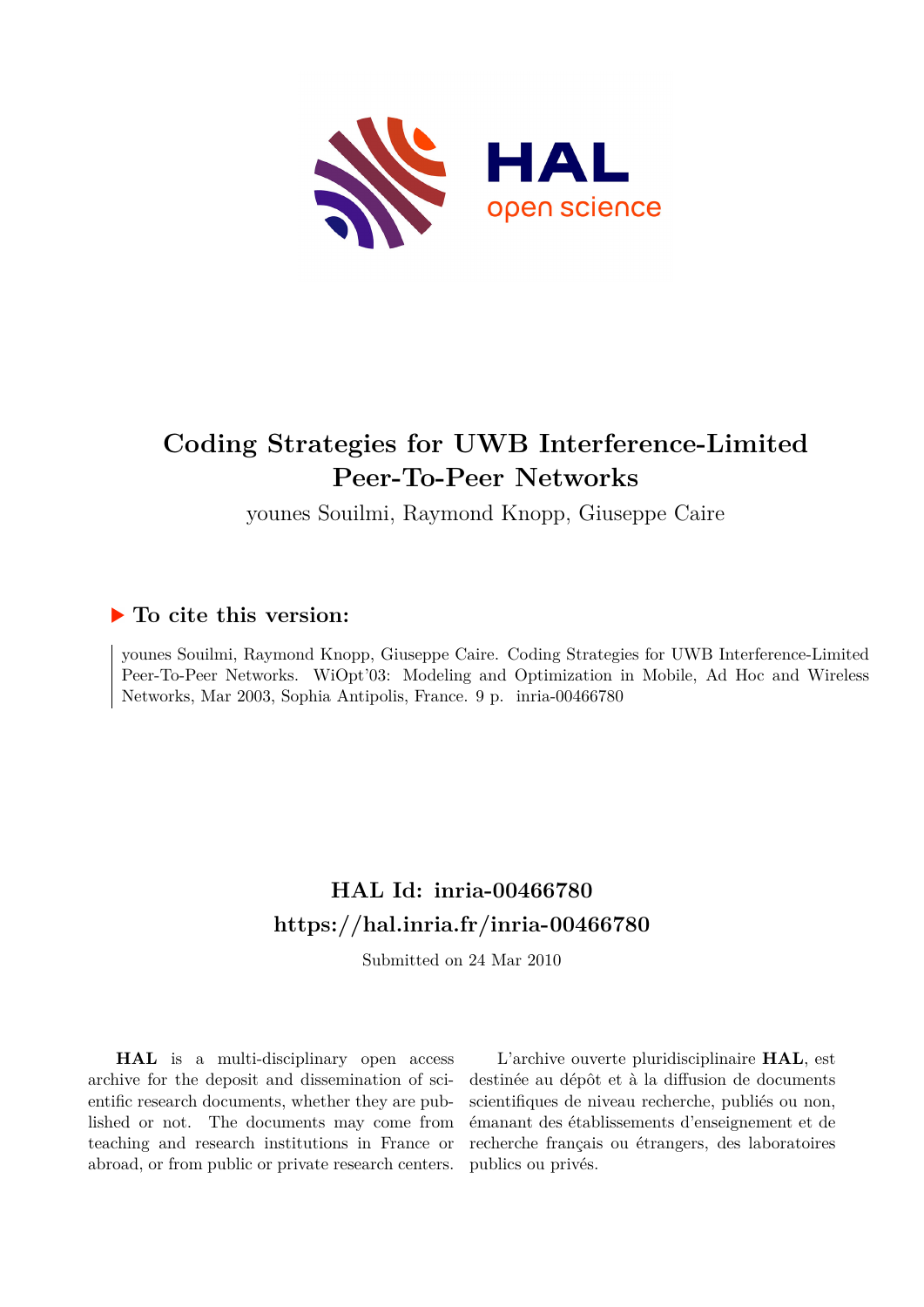#### Coding Strategies for UWB Interference-Limited Peer-To-Peer Networks

Younes Souilmi, Raymond Knopp and Giuseppe Caire ∗ Institut Eurécom 2229 route des Crêtes, B.P. 193 06904 Sophia Antipolis Cedex France

January 28, 2003

### Abstract

In this work we study the achievable rates of memoryless signaling strategies adapted to UltraWideBand (UWB) multipath fading channels. We focus on strategies which do not have explicit knowledge of the instantaneous channel realization, but may have knowledge of the channel statistics. We evaluate the average mutual information of general binary flash-signaling and achievable rates for m-PPM as a function of the channel statistics. Finally, we briefly examine the robustness of flash-signaling for interference-limited systems.

#### Notations

Throughout the paper, small letters  $'a'$  will be used for scalars, capital letters  $'A'$  for vectors, and bold capital letters  $'A'$  for matrices.

#### 1. Introduction

In this work, we consider achievable rates for transmission strategies suited to Ultra-wideband (UWB) systems and focus non-coherent receivers (i.e. those which do not perform channel estimation, but may have prior knowledge of the secondorder channel statistics). Here we take a UWB system to be loosely defined as any wireless transmission scheme that occupies a bandwidth between 1 and 10 GHz and more than 25% of it's carrier frequency in the case of a passband system.

The most common UWB transmission scheme is based on transmitting information through the use of short-term impulses, whose positions are modulated by a binary information source [1]. This can be seen as a special case of flash signaling coined by Verdu in [6]. Similar to direct-sequence spread-spectrum, the positions can further be modulated by a non-binary sequence (known as a time-hopping sequence) for mitigating inter-user interference in a multiuser setting [2]. This type of UWB signaling is a promising candidate for military imaging systems as well as other non-commercial sensor network applications because of its robustness to interference from signals (potentially from other non-UWB systems) occupying the same bandwidth. Based on recent documentation from the FCC it is also being considered for commercial adhoc networking applications based on peer-to-peer communications, with the goal being to provide low-cost highbandwidth connections to the internet from small handheld terminals in both indoor and outdoor settings. Proposals for indoor wireless personal area networks (WPAN) in the 3-5 GHz band (802.15.3) are also considering this type of transmission scheme.

In this work, we focus on the case of non-coherent detection since it is well known [7][8] that coherent detection is not required to achieve the wideband AWGN channel capacity,  $C_{\infty} = \frac{P_R}{N_0 \ln 2}$  bits/s, where  $P_R$  is the received signal power in watts, and  $N_0$  is the noise power spectral density. In [8] Telatar and Tse showed this to be the case for arbitrary channel statistics in the limit of infinite bandwidth and infinite carrier frequency. Their transmission model was based on frequency-shift keying (FSK) and it was shown that channel capacity is achieved using very impulsive signals.

In [6] Verdu addresses the spectral efficiency of signaling strategies in the wideband regime under different assumptions regarding channel knowledge at the transmitter and receiver. The characterization is in terms of the minimum energy-per-bit to noise spectral density ratio  $(E_b/N_0)_{\text{min}}$  and the wideband slope  $S_0$ . The latter quantity is measured in bits/s/Hz/3dB and represents growth of spectral efficiency at the origin as a function of  $E_b/N_0$ . Verdu's work is fundamental to our problem since is shows that approaching  $C_{\infty}$ with non-coherent detection is impossible for practical data rates (>100 kbit/s) even for the vanishing spectral efficiency of UWB systems. This is due to the fact that  $S_0$  is zero at the origin for non-coherent detection. To get an idea of the loss incurred, consider a system with a 2GHz bandwidth and data rate of 20 Mbit/s (this would correspond to a memoryless transmission strategy for channels with a 50ns delay-spread) yielding a spectral-efficiency of .01 bits/s/Hz. For Rayleigh statistics the loss in energy efficiency is on the order of 3dB, which translates into a factor 2 loss in data rate compared to a system with perfect channel state information at the receiver. The loss becomes less significant for lower data rates and/or higher bandwidths.

The main goal of this work is to examine under what conditions different non-coherent signaling strategies can approach the wideband channel capacity with perfect channel knowl-

<sup>∗</sup>Eurecom's research is partially supported by its industrial partners: Ascom, Swisscom, France Telecom, La Fondation Cegetel, Bouygues Telecom, Thales, ST Microelectronics, Motorola, Hitachi Europe and Texas Instruments. The work reported here was also partially supported by the French RNRT project ERABLE.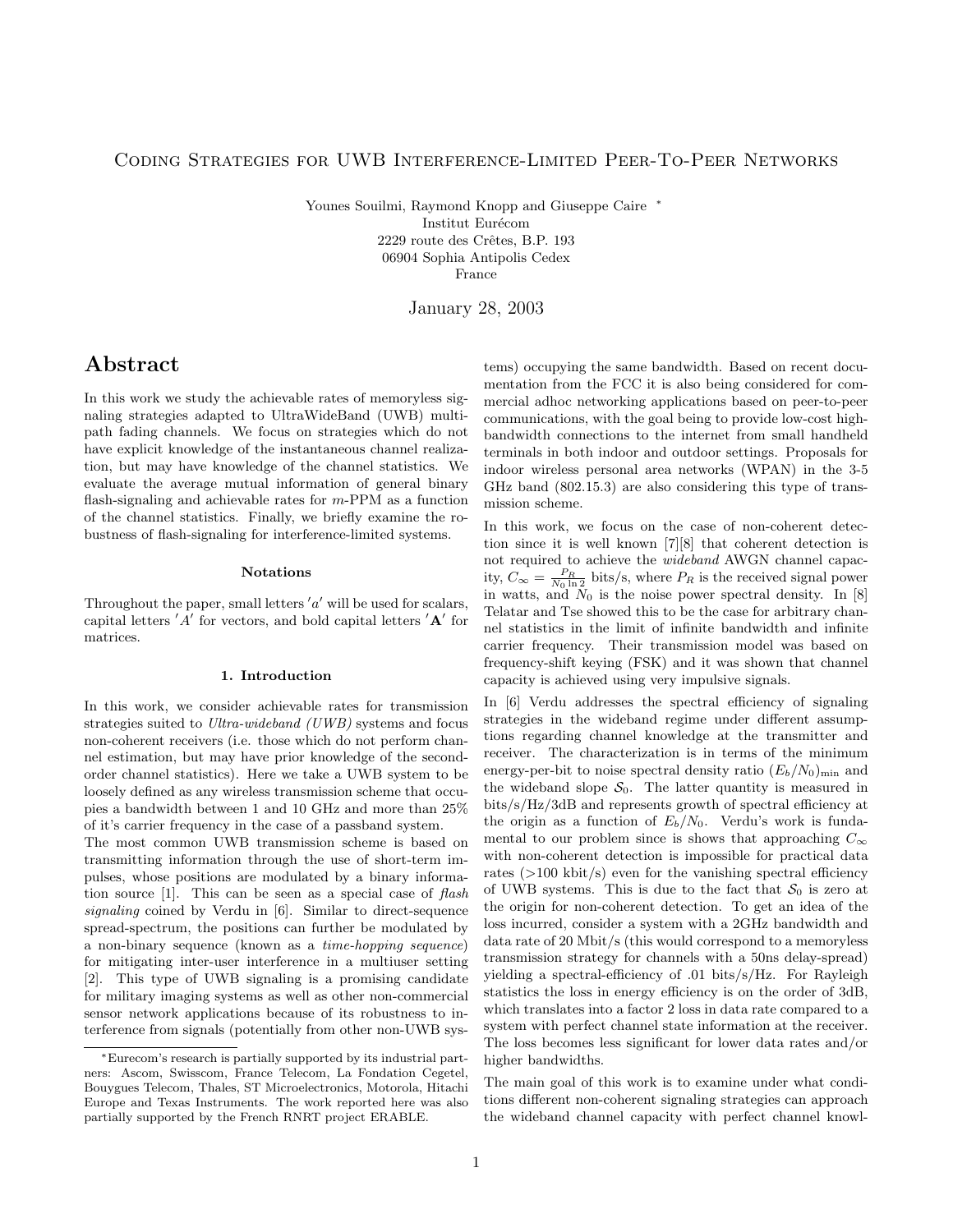edge at the receiver subject to a large but finite bandwidth constraint and different propagation conditions. Section II deals with the underlying system model for transmission and reception as well as the channel model. In section III we evaluate expressions for the achievable information rates of different signaling schemes based on reasonably simple analog filter receivers. In section IV we present some numerical evaluations of the expressions from section III. Finally in section V we examine some issues related to multiple-access interference.

#### 2. System Models

We restrict our study to strictly time-limited memoryless realvalued signals, both at the transmitter and receiver. The timelimited and memoryless assumptions are made possible due to the virtually unlimited bandwidth of UWB signals. The transmitted pulse, of duration  $T_p$ , is passed through a linear channel,  $h(t, u)$ , representing the response of the channel at time  $t$  to an impulse at time  $u$ . We assume that the impulse response of the channel is of duration  $T_d \gg T_p$ . For examples, the channel is further assumed to be a zero-mean process.

The received signal bandwidth W is roughly  $1/T_p$ , in the sense that the majority of the signal energy is contained in this finite bandwidth. The received signal is given by

$$
r(t) = \int_0^{T_p} x(u)h(t, u)du + z(t)
$$
 (1)

where  $z(t)$  is white Gaussian noise with power spectral density  $N_0/2$ . The channel is further assumed to satisfy

$$
\int_0^{T_d+T_p} \int_0^{T_p} h^2(t, u) dt du < \infty
$$
 (2)

which rules out impulsive channels and practically models the bandlimiting nature of analog transmit and receive chains. The transmitted signal is written as

$$
x(t) = \sum_{k=0}^{N} s(u_k) \sqrt{E_s} p(t - kT_s)
$$
 (3)

where k is the symbol index,  $T_s$  the symbol duration,  $E_s =$  $PT_s$  the transmitted symbol energy,  $u_k \in \{1, \ldots, m\}$  is the transmitted symbol at time k,  $p(t)$  and  $s(u_k)$  are the assigned pulse and amplitude for symbol  $u_k$ . For all  $k$ ,  $p(t)$ is a unit-energy pulse of duration  $T_p$ . The considered model encompasses modulation schemes such as flash signaling, mary PPM, amplitude, and differential modulations. A guard interval of length  $T_d$  is left at the end of each symbol (from our memoryless assumption) so that  $T_s \geq T_p + T_d$ . From the point of view of spectral efficiency, we have that  $\frac{E_b}{N_0} = \frac{P}{N_0 C(P/N_0)}$ , where  $C(P/N_0)$  is the average mutual information of the underlying signaling scheme as a function of the SNR.

The large bandwidths considered here  $(>1$ GHz) provide a high temporal resolution and enable the receiver to resolve a large number of paths of the impinging wavefront. Providing that the channel has a high diversity order (i.e. in rich multipath environments), the total channel gain is slowly varying compared to its constituent components. It has been shown [3, 4, 5] through measurements that in indoor environments,

the UWB channel can contain several hundreds of paths of significant strength. We may assume, therefore, that for all practical purposes, the total received energy should remain constant at its average path strength, irrespective of the particular channel realization. Variations in the received signal power will typically be caused by shadowing rather than fast fading.

The finite-energy random channel may be decomposed as

$$
h(t, u) = \sum_{i=1}^{\infty} \sum_{j=1}^{\infty} h_{i,j} \theta_j(u) \phi_i(t)
$$
 (4)

where  $h_{i,j}$  are the projections of the channel on the the input and output eigenspaces,  $\{\theta_j(u)\}\$ is the set of eigenfunctions (for  $L^2(0,T_p)$ ) of the transmit pulse and  $\{\phi_i(t)\}\$ is the set of eigenfunctions (for  $L^2(0,T_p+T_d)$ ) of the received signal. Since the input in (3) is one-dimensional, the most appropriate choice for  $p(t)$  is the one which maximizes the expected energy of the channel output

$$
p(t) = \operatorname*{argmax}_{f(t)} \mathbf{E} \left( \int_0^{T_p} h(t, u) f(u) du \right)^2 = \theta_1(t) \tag{5}
$$

where  $\theta_1(t)$  is the eigenfunction corresponding to the maximum eigenvalue,  $\mu_1$ , of the input cross-correlation function

$$
R_{i}(u, u') = \mathbf{E} \int_{0}^{T_{s}} h(t, u)h(t, u')dt = \int_{0}^{T_{s}} R_{h}(t, t; u, u')dt
$$
 (6)

and  $R_h(t, t'; u, u') = Eh(t, u)h(t', u')$ . The use of this input filter is conditioned on the emmision requirments of UWB systems, and thus it may not be possible to satisfy the maximal energy solution in practice.

The above decomposition allows us to write (1), for each symbol  $k$ , as the equivalent channel

$$
r_{k,i} = \sqrt{\mu_1} h_i s(u_k) + z_i, i = 1, ..., \infty
$$
 (7)

where  $z_i$  is  $\mathcal{N}(0, N_0/2)$ . For notational convenience we have dropped the index corresponding to the input projection from  $h_{ij}$  since we are constrained one-dimensional inputs. Furthermore, if we choose the output eigenfunctions to be the solution to

$$
\lambda_i \phi_i(t) = \int_0^{T_d + T_p} \int_0^{T_p} \int_0^{T_p} R_h(t, u; t', u') \theta_1(u) \theta_1(u') \phi_i(t') du du' dt'
$$
\n(8)

we have that the  $h_i$  are uncorrelated and have variance  $\lambda_i$ . Because of the bandlimiting nature of the channels in this study, the channel will be characterized by a finite number, D, of significant eigenvalues which for rich environments will be roughly equal to  $1 + 2WT_d$ , in the sense that a certain proportion of the total channel energy will be contained in these D components. Under our rich scattering assumption D is limited by bandwidth and not insufficient scattering and we may in some cases make the following approximation

$$
\mu_1 \sum_{i=1}^D h_i^2 \approx 1 \tag{9}
$$

for all channel realizations. This assumption essentially says that the received signal energy is not impaired by signal fading due to the rich scattering environment.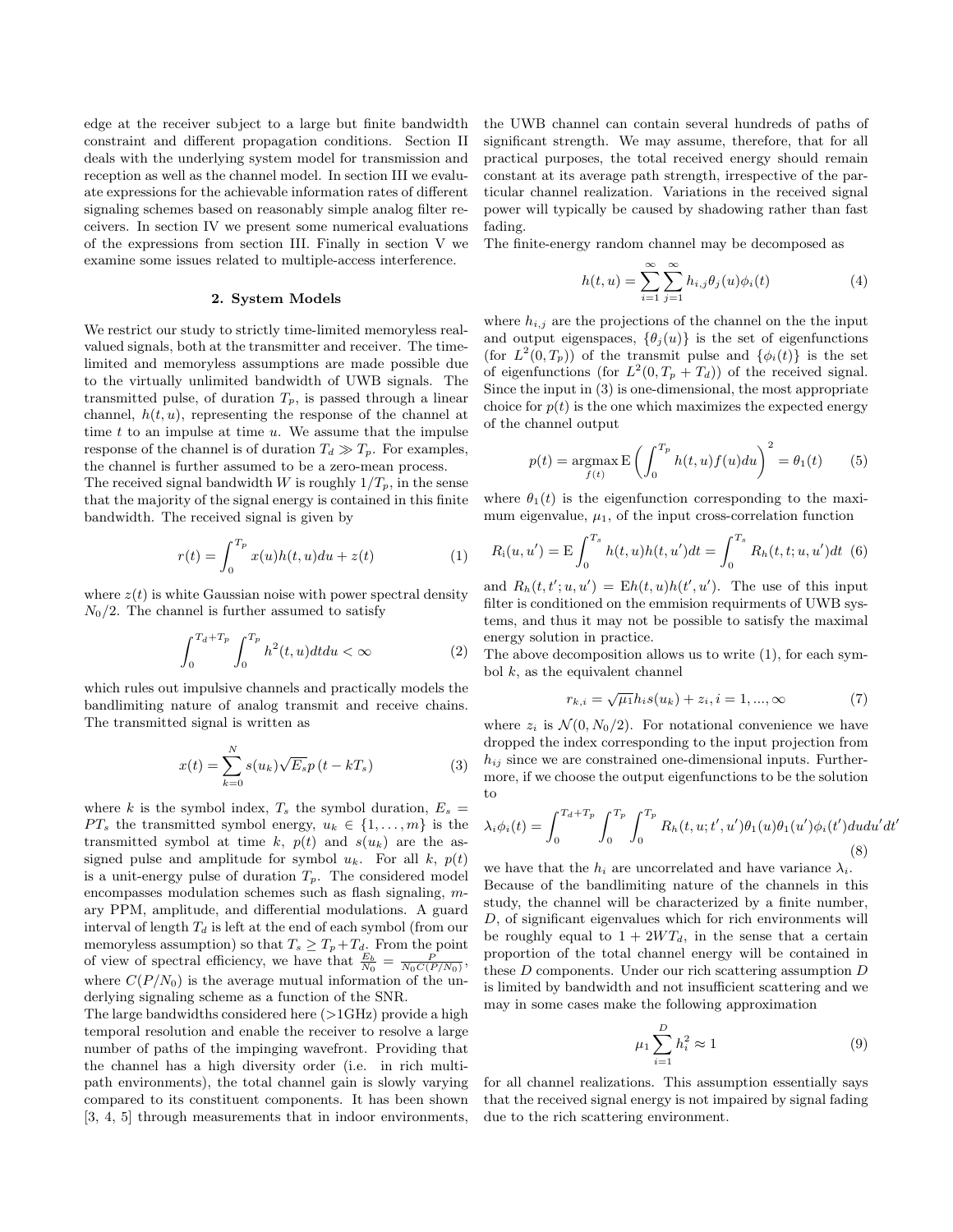For notational convenience, we will assume that the eigenvalues are ordered by decreasing amplitude. An example of an eigenvalue distribution is shown in Fig. 1. This corresponds to an exponentially decaying multipath intensity profile with delay-spread 50ns filtered by a window function of width 1ns, resulting in a system bandwidth of approximately 1 GHz.



Figure 1: Example Eigenvalue Distribution:  $T_d = 50$  ns,  $W \approx 1$  GHz.

#### 3. Non-Coherent Detection

In this section we consider non-coherent receivers, that may or may not have access to the second-order channel statistics. The motivation for such this study is to derive receivers that are reasonable from an implementation point of view. We particularly focus on solutions whose front-end can be implemented with analog technology, as shown in Fig. 2. We assume that the transmitter does not have any side information about the channel and that is constrained to the use of flash-like signaling. We first numerically compute the average mutual information for such a system, then we derive a lower bound on the achievable rates for three receivers, based on energy-detection with m-ary PPM modulation, using different front-end filters. This modulation can be seen as a specially-designed channel code for flash-signaling.

#### 3.1 Average Mutual Information

From the results of Verdu in [6] we have in our rich scattering case that  $(E_b/N_0)_{\text{min}}$  is  $\frac{\ln 2}{\mu_1 \mathbf{E} \sum_{i=1}^D h_i^2} \approx \ln 2$ . In the case of vanishing spectral efficiency, binary flash-signaling is firstorder optimal, and achieves this minimal  $E_b/N_0$ . Using the notation from the previous section, we express the binary flash signaling scheme as

$$
u_k = \begin{cases} 1 & \text{with probability } \eta \\ 0 & \text{with probability } (1 - \eta) \end{cases} \tag{10}
$$

 $s(0) = 0, s(1) = \sqrt{\frac{E_s}{\eta}}, \text{ and } T_s = T_d + T_p.$  We assume that the  $h_i$  are Gaussian ergodic sequences, which implies that the system's temporal resolution is not fine enough to resolve all the degrees of freedom of the considered channel and that the projection of  $h(t, u)$ , on each of the kernel's directions, is the combination of a relatively large number of independent multipath components. Measurements of UWB channels[3] have shown that channel components can be considered to fade according to Rayleigh statistics, indicating that this assumption is quite reasonable. Conditioned on  $u_k$ ,  $R_k$  is a zero-mean Gaussian vector with covariance matrix  $E[R_k R_k^T] = \text{diag}(s(u_k)E_s \lambda_i + \frac{N_0}{2})$ . It is easily shown that

$$
I(U;R) = -\frac{1}{T_s} \frac{\mathrm{E}}{Y} \left[ \eta \log \left( \eta + (1 - \eta) \sqrt{\det(\mathbf{I} + \mathbf{A}^{-1})} \exp\left( -\frac{1}{2} Y^T \mathbf{A}^{-1} Y \right) \right) + (1 - \eta) \log \left( (1 - \eta) + \frac{\eta}{\sqrt{\det(\mathbf{I} + \mathbf{A}^{-1})}} \exp\left( \frac{1}{2} Y^T (\mathbf{A} + \mathbf{I}) \right)^{-1} Y \right) \right) \right] \text{bits/}(11)
$$

with  $Y$  a zero-mean gaussian random vector with covariance matrix **I** and  $\mathbf{A} = \text{diag}(\frac{N_0 \eta}{2 E_s \lambda_i})$ . This is easily computed numerically.

#### 3.2 m-ary PPM with Energy Detection

In this section we consider three versions of energy detectors, two involving time-varying filters, and a third based on a simple time-invariant filter. We use base-band  $m$ -ary PPM signals to transmit the information bits. Each PPM symbol corresponds to choosing one out of m symbol times in which to emit the transmit pulse  $p(t)$ , which is a special case of the flash signaling system described above with  $\eta = 1/m$ . In practice, we would consider a coded modulation scheme with a binary code mapped to m-PPM symbols. Here,  $T_s = T_p + T_d$ , so that the channel can be considered to be memoryless. The general coding scheme is shown in Fig. ??, where here we ignore the scrambling (time-hopping) sequence required for multiuser operation.

The data is encoded using a randomly generated codebook  $C = \{C_1, C_2, \ldots, C_M\}$  of cardinality M and codeword length N. Each codeword  $C_l$  is a sequence  $C_l = (c_{1,l}, c_{2,l}, \ldots, c_{N,l})$  of  $m$ -PPM symbols. Let  $C_w$  be the transmitted codeword, using the notations of model (3) we have  $u_k = c_{k,w}$ , and  $s(u_k) = 1$ . For all  $n \in [1, N]$  and  $k \in [1, m]$  let

$$
R_{n,k} = [i \in [0, D], < r(t), \phi_{i,n}(t - (k - c_{n,w})T_s) >]
$$
  
=  $S_{n,k} + Z_{n,k}$  (12)

where  $S_{n,k}$  and  $Z_{n,k}$  are the signal and noise components of  $R_{n,k}$ , and w denotes the index of the transmitted codeword.

$$
Z_{n,k} = [i \in [0, D], < z(t), \phi_{i,n}(t - (k - c_{n,w})T_s) > ] \quad (13)
$$

 $Z_{n,k}$  is a Gaussian random vector with mean zero and covariance matrix  $\mathbf{K}_{z} = \frac{N_{0}}{2} \mathbf{I}$ . Using the same reasoning as in the previous section, we will assume that  $S_{n,k}$  has a Gaussian distribution.

Optimal Time-Variant Filter- Consider the weighted energy detector used for all the possible pulse emission positions at each symbol,

$$
q_{n,k} = R_{n,k} Q^{-1} R_{n,k}^T
$$
 (14)

with  $Q = diag(\frac{N_0}{2} + E_s \mu_1 \lambda_i)$  This front-end is equivalent to passing the received signal through the time-variant linear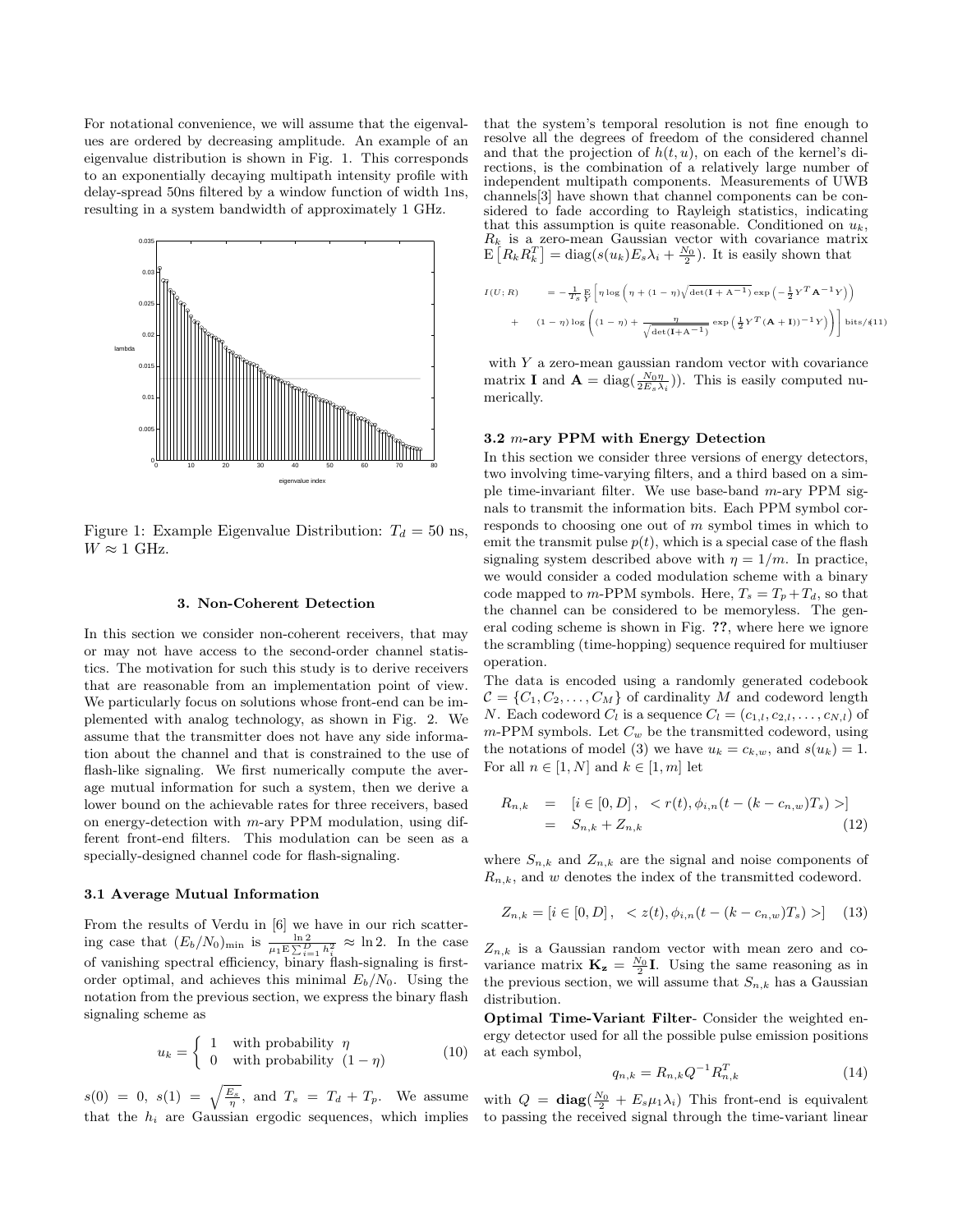

(a) Time-varying Filter Realization



(b) Time-invariant Filter with energy detection



(c) Time-invariant Filter with Differential Detection





Figure 2: Receiver Structures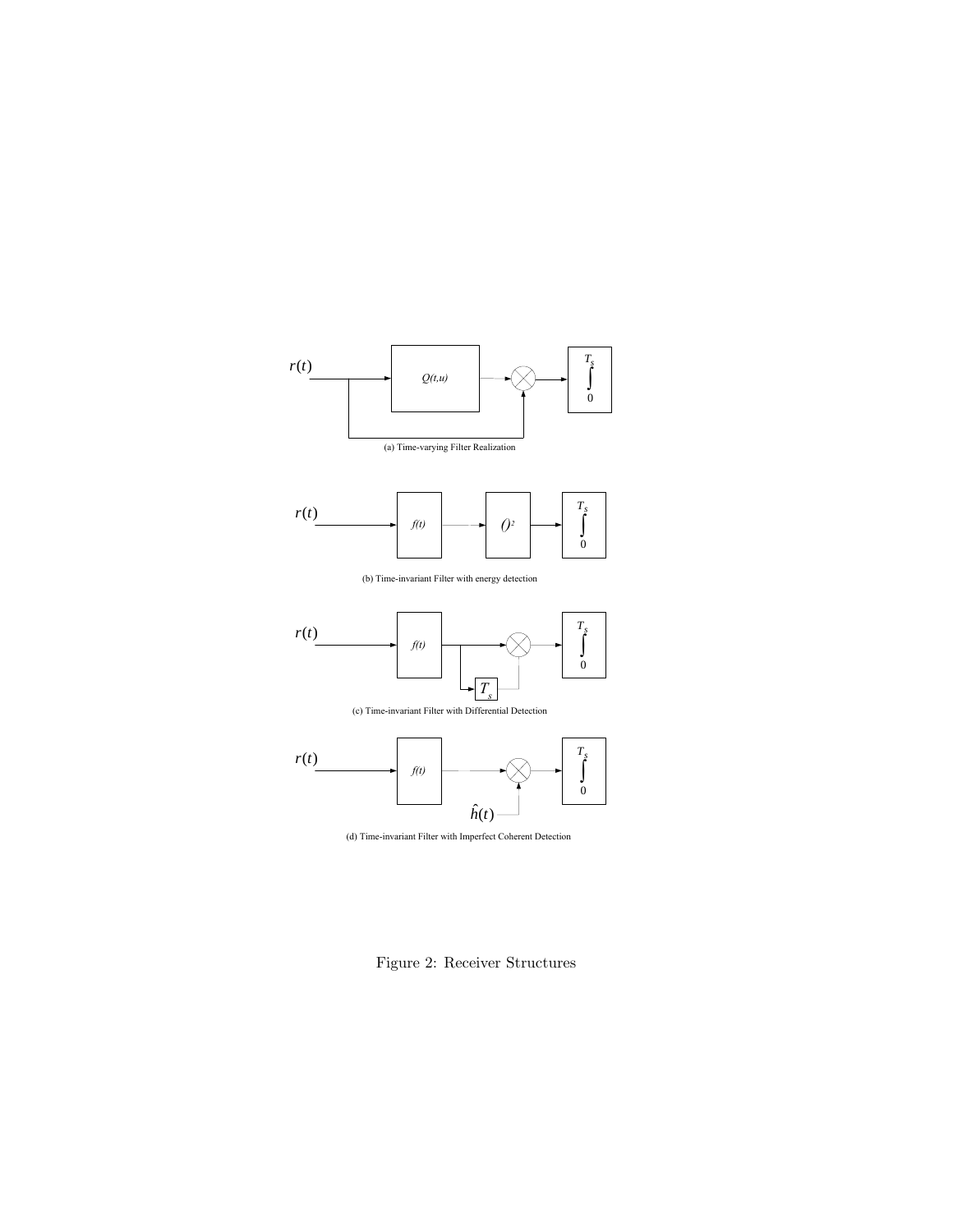$$
Q(t, u) = \sum_{i=1}^{D} \frac{1}{\frac{N_0}{2} + E_s \mu_1 \lambda_i} \phi_{n,i}(t) \phi_{n,i}(u)
$$
  

$$
q_{n,k} = \int_{t_{n,k}}^{t_{n,k} + T_d + T_p} r(t) \int_{t_{n,k}}^{t_{n,k} + T_d + T_p} Q(t, u) r(u) du dt
$$

which is optimum for symbol-by-symbol detection. The decoder forms the decision variables

$$
q_k = \frac{1}{N} \sum_{n=1}^{N} q_{k,n}
$$
 (15)

and uses the following threshold rule to decide on a message: if  $q_k$  exceeds a certain threshold  $\rho$  for exactly one value of  $k$ , say  $\hat{k}$ , then it will declare that  $\hat{k}$  was transmitted. Otherwise, it will declare a decoding error. This is the same sub-optimal decoding scheme considered in [8].

An upper-bound on the decoding error probability is then given by the following theorem

Theorem 1 The probability of codeword error is upper bounded by

$$
\Pr[\text{error}] \le M \min_{t>0} \exp -N \left[ t\rho - \ln \left( (1-\eta)(1-2t) - \frac{D}{2} + \right) \right]
$$
 (16)

$$
\eta \prod_{i=1}^{D} \left( 1 - \frac{2t}{1 + \frac{2E_S \mu_1 \lambda_i}{N_0}} \right)^{-\frac{1}{2}} \Bigg) \Bigg] \tag{17}
$$

 $\frac{1}{\epsilon}$   $\frac{1}{\epsilon}$   $\frac{1}{\epsilon}$   $\frac{1}{m}$   $\frac{1}{m}$   $\frac{1}{m}$   $\frac{1}{m}$   $\frac{1}{m}$   $\frac{1}{m}$   $\frac{1}{m}$ 

 $\leq \delta$   $\equiv$  *Proof:* The decision variable for the transmitted codeword  $C_w$  $\mathbf{S}$  is given by

$$
\frac{1}{N} \sum_{n=1}^{N} \left( S_{n,w} + Z_{n,w} \right) Q^{-1} \left( S_{n,w} + N_{n,w} \right)^{T} \tag{18}
$$

by the ergodicity of the noise process, this time-average will exceed the threshold with probability arbitrarily close to 1 for any  $\epsilon > 0$  as N gets large. For all  $k \neq w$  we bound the probability  $Pr [q_k \geq \rho]$  using a Chernoff bound

$$
\Pr\left[q_k \ge \rho\right] = \Pr\left[Nq_k \ge N\rho\right] \le \min_{t>0} e^{-tN\rho} \prod_{n=1}^N \mathbb{E}\left[\exp(tq_{n,k})\right] \tag{19}
$$

We have that for all  $c_{n,k} = c_{n,w}$ 

$$
E\left[\exp\left(tq_{n,k}\right)\right] = \left(1 - 2t\right)^{-\frac{D}{2}}\tag{20}
$$

and for all  $c_{n,k} \neq c_{n,w}$ 

$$
E\left[\exp\left(tq_{n,k}\right)\right] = \prod_{i=1}^{D} \left(1 - \frac{2t}{1 + \frac{2E_s\mu_1\lambda_i}{N_0}}\right)^{-\frac{1}{2}}\tag{21}
$$

Let  $l$  be the number of collisions between codewords  $C_w$  and  $C_k$ , then we have that

$$
\Pr\left[q_k \geq \rho\right] \leq \min_{t>0} \left(e^{-Nt\rho} \left(\prod_{i=1}^D \left(1 - \frac{2t}{1 + \frac{2E_s\mu_1\lambda_i}{N_0}}\right)^{-\frac{1}{2}}\right)^l. \tag{22}
$$

$$
(1-2t)^{-\frac{(N-l)D}{2}}
$$
\n
$$
\tag{23}
$$



Figure 3: m-PPM Transmitter Structure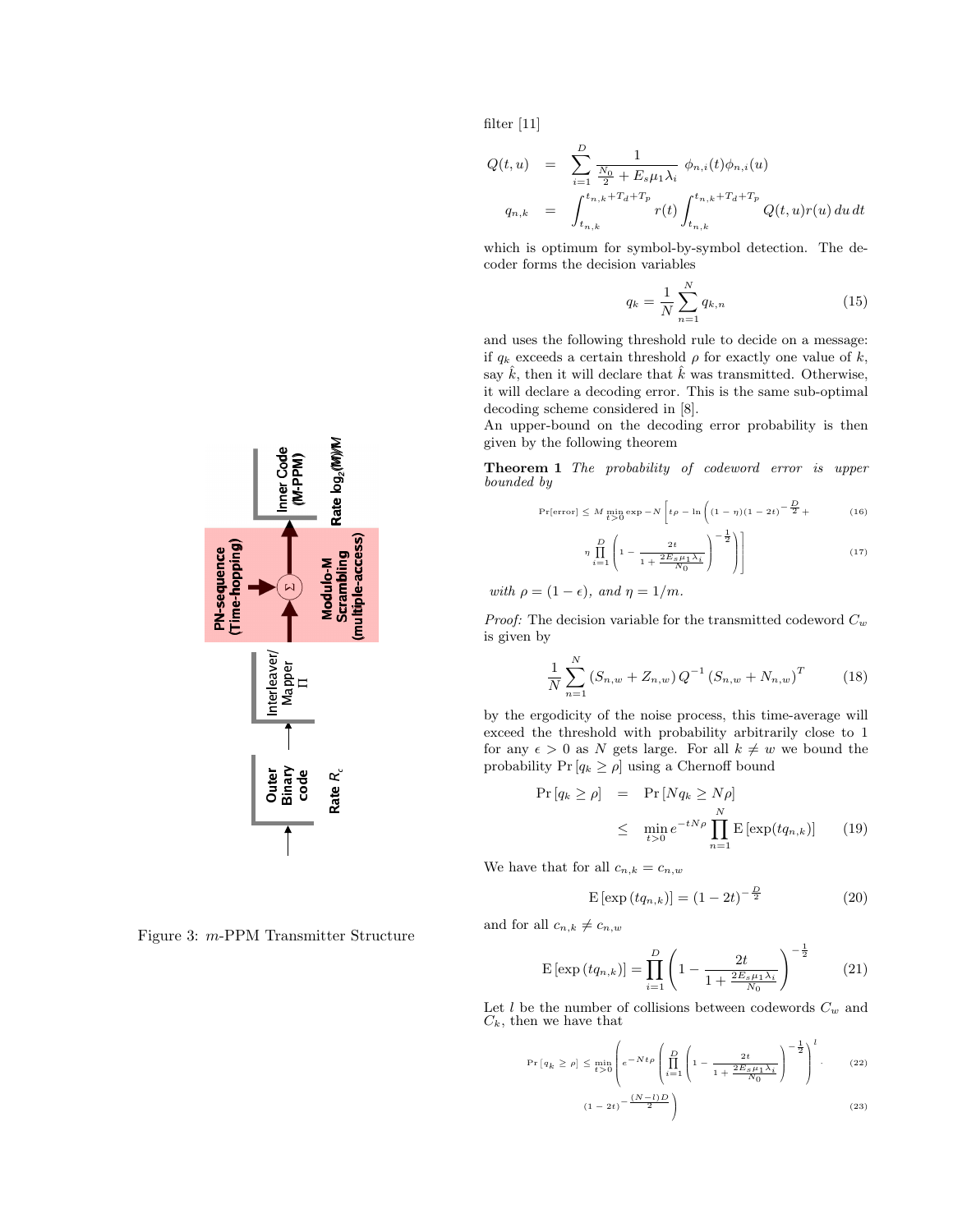Averaging over all the realizations of the randomly generated codebook and using a union bound we obtain the desired result.

The decoding error probability decays to zero exponentially in  $N$  as long as the transmission rate  $R$  satisfies

$$
R = \frac{1}{MNT_s} \log(M)
$$
  
\n
$$
\leq \max_{t>0} \frac{1}{T_s} \left( t\rho - \ln\left( (1-\eta)(1-2t)^{-\frac{D}{2}} + \right) \right)
$$
 (24)

$$
\eta \prod_{i=1}^{D} \left( 1 - \frac{2t}{1 + \frac{2E_s \mu_1 \lambda_i}{N_0}} \right)^{-\frac{1}{2}} \Bigg) \tag{25}
$$

Due to the finite cardinality of the symbol alphabet our information rate is bounded by

$$
R \le \frac{1}{T_s} \log_2(m) \quad \text{bits/s} \tag{26}
$$

White Low-Pass Filter- If the significant eigenvalues  $\lambda_i$ have approximately the same magnitude, we can approximate the time-variant filter in (15) by the white low-pass filter

$$
Q(t, u) = \sum_{i=1}^{D} \phi_{n,i}(t)\phi_{n,i}(u)
$$
 (27)

which weighs all significant eigenmodes of the channel equally. We use the same detector and decoding rule as in the previous case, except that we remove the requirement that the channel coefficients are ergodic sequences. An upper-bound on the decoding error probability conditioned on a particular channel realization is then given by

$$
\Pr[\text{error}|h(t, u)] \le -N \left[ t\rho + \frac{D}{2} \ln(1 - N_0 t) - \ln\left( (1 - \eta) + \eta e^{\frac{t}{1 - N_0 t} \alpha \mu_1 E_s} \right) \right]
$$
\n
$$
M \min_{t>0} e \tag{28}
$$

with  $\rho = (1 - \epsilon) E_s \alpha + D \frac{N_0}{2}, \alpha = \sum_{i=1}^D \lambda_i s_{n,i}^2, \eta = 1/m$ . Under the rich scattering assumption, the random variable  $\alpha$  will be close to 1, so that the error probability is virtually independent of the particular channel realization. We should notice that this result does not assume any particular distribution for the vectors  $S_{n,k}$ . The proof of this result is similar to that of Theorem 1.

Sub-optimal time-invariant filter- We now consider the case where the receiver does not have access to channel statistics and/or is constrained to use a time-invariant front-end filter because of implementation considerations. The received signal is first filtered by the time-limited unit-energy filter  $q(t)$ of duration  $T_p/2$ , which allows us to reduce the number of degrees of freedom of the received signal while capturing the majority of its information bearing part. If we constrain the channel to be time-invariant, in order to maximize the signal energy at the output of the filter we choose  $q(t)$  such that  $q(t) * q(t) = \theta_1(t)$ , and use  $q(t)$  in the transmitter as well. The resulting output,

$$
y(t) = (r * q)(t) = ((s + z) * q)(t)
$$
  
=  $s_q(t) + z_q(t)$  (29)

For each potential emission position  $t_{n,k} = (n-1)mT_s + kT_s$ we compute the received energy on the interval from  $t_{n,k}$  to  $t_{n,k} + T_d + T_p$ 

$$
q_{n,k} = \int_{t_{n,k}}^{t_{n,k} + T_d + T_p} y^2(t) dt
$$
 (30)

Let  $\{\phi_{n,i}(t), i = 1, \dots, \infty\}$  be the set of basis functions of the Karhunen-Loeve expansion of the noise part of the signal  $z_p(t)$  on the interval from  $t_n$  to  $t_n + T_d + T_p$ , then  $Z_{n,k}(i) = \langle z_q(t), \phi_{n,i}(t) \rangle$  with  $Z_{n,k}$  is a Gaussian random vector with mean zero and covariance matrix  $diag(\nu_i)$ . Let vector with mean zero and covariance matrix  $\mathbf{diag}(v_i)$ . Let  $\sqrt{E_s \lambda_i} s_{n,i} = \langle s(t), \phi_{n,i}(t) \rangle$  and  $\mathbb{E} \sum_{i=1}^{\infty} \lambda_i s_{n,i}^2 = 1$ , an upper bound of the decoding error probability conditioned on the channel response is

$$
\Pr[\text{error}|h(t)] \le -N \left[ t\rho + \frac{D}{2} \ln(1 - N_0 t) - \ln\left( (1 - \eta) + \eta e^{-\frac{t}{1 - N_0 t} \alpha \mu_1 E_s} \right) \right]
$$
\n
$$
M \min_{t>0} e
$$
\n(31)

with  $\rho = (1 - \epsilon)\alpha E_s + D\frac{N_0}{2}, \alpha = \sum_{i=1}^{\infty} \lambda_i s_{n,i}^2$ , and  $\eta =$  $1/m$ . The derivation of this upper-bound is similar to that of Theorem 1. Under the rich scattering assumption,  $\alpha$  will be very close to 1.

#### 3.3 Quasi-Coherent Detection

Noisy Channel Estimation with m-PPM- Consider the case where a noisy estimate of the channel  $h(t, u) = h(t, u) +$  $n(t, u)$  is available at the receiver, where  $n(t, u)$  is a white Gaussian zero-mean random process with variance  $\sigma_h^2$ . Projecting  $\tilde{S}$  over the same set of basis functions as in (7) we obtain

$$
\tilde{S}_n = [i \in [0, D], < \tilde{s}(t), \phi_{i,n}(t)) > ]
$$
  
=  $S_{n,w} + N_{n,w}$  (32)

The received signal is then correlated against the channel estimate for all the possible pulse emission positions in each symbol period as

$$
q_{n,k} = R_{n,k} \tilde{S}_n^T
$$
  
=  $(S_{n,k} + Z_{n,k}) (S_{n,w} + N_{n,w})^T$ . (33)

An upper bound of the decoding error probability conditioned on the channel realization is given by

$$
\Pr[\text{error}|h(t, u)] \le
$$

$$
M \min_{t>0} e^{-N \left[ t\rho + \frac{D}{2}\ln(1 - \frac{N_0\sigma_h^2 t^2}{2}) - \frac{\alpha \mu_1 E_s N_0 t^2}{4} - \ln((1 - \eta) + \eta V) \right] \tag{34}
$$

with

$$
V = \exp \frac{\alpha \mu_1 E_s \left(2t + \sigma_h^2 \frac{N_0}{2} t^4\right) \left(\sigma_h^2 + \frac{N_0}{2}\right)}{2 \left(1 - \frac{N_0 \sigma_h^2 t^2}{2}\right)}\tag{35}
$$

and  $\rho = (1 - \epsilon)\alpha E_s$ ,  $\alpha = \sum_{i=1}^D \lambda_i s_{n,i}^2$ , and  $p = 1/m$ . The proof of this result is similar to Theorem 1. Again, under the rich scattering assumption,  $\alpha$  will be close to 1 so that the error probability is independent of the particular channel realization.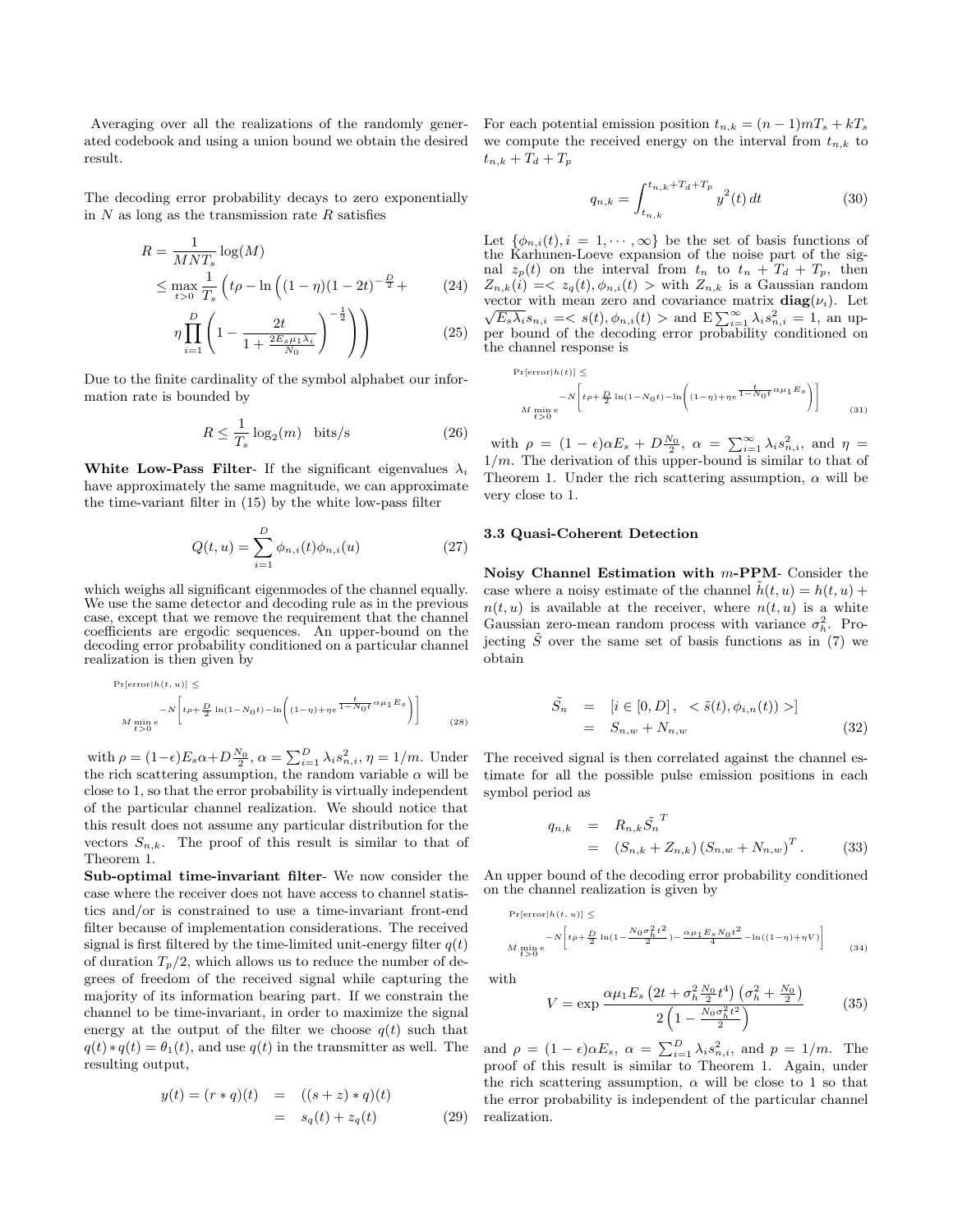The decoding error probability depicted in equation (34) decays to zero exponentially in  $N$  as long as the transmission rate R satisfies

$$
R = \frac{1}{mNT_s} \log(M)
$$
  
\n
$$
\leq \max_{t>0} \frac{1}{T_s} \left( t\rho + \frac{D}{2} \ln(1 - \frac{N_0 \sigma_h^2 t^2}{2}) - \frac{E_s N_0 t^2}{4} - \ln((1 - p) + pV) \right)
$$
  
\n(36)

Differential Modulation- A practical way to obtain an estimate of the channel at the receiver is to use differential antipodal modulation. Using the notations of (3) we have that  $T_s = T_d + T_p$ , and  $u_k = s(u_k)s(u_{k-1}) \in \{-1,1\}$ . Providing the assumption that the channel does not vary between two consecutive symbol times, we can use the received signal at symbol-time  $k - 1$  as a channel estimate for the following symbol-time  $k$  so that

$$
q_{n,k} = x_{n,k} R_{n,k} R_{n-1,k}^T
$$
  
=  $x_{n,k} (S_n + Z_{n,k}) (S_n + Z_{n-1,k})^T$  (37)

An upper bound on the decoding error probability conditioned on a particular channel realization is given by

 $Pr[error|h(t, u)] \leq (38)$ 

$$
-N\left[t\rho + \frac{D}{2}\ln(1-\frac{N_0^2t^2}{4}) - \frac{\alpha\mu_1E_st\left(1+\frac{N_0}{2}\right)}{1-\frac{t^2N_0}{4}} - \ln\left(\frac{1}{2}(1+V)\right)\right]
$$
\n
$$
M\min_{t>0}e
$$
\n(39)

with

$$
V = \exp \frac{t \alpha \mu_1 E_s \left(\frac{t^2 N_0^2}{4} - 2\right)}{1 - \frac{t^2 N_0}{4}}
$$
(40)

and  $\rho = (1 - \epsilon)\alpha E_s$  and  $\alpha = \sum_{i=1}^D \lambda_i s_{n,i}^2$ . The proof of this result is similar to Theorem 1.

#### 4. Numerical Results

We show the numerical evaluation of the bounds in the previous sections in Figs. 4,5, where the symbol alphabet size (i.e.  $m$ ) has been optimized for each SNR. The effective bandwidth of the system is 1 GHz and the channel is an exponentially decaying multipath channel with a delay spread of 50ns (the example of section II). We see that the typical information rate losses with respect to optimal flash signaling are less than a factor 2 with m-PPM and reseasonably simple linear filter analog receivers. We note, however, that significant performance degradation can be expected with differential detection of antipodal modulation compared to flash signaling.

#### 5. Multi-access Interference

The networks which will likely employ UWB signaling, for example Wireless Personal Area Networks(WPAN) and sensor networks, are characterized not only by a rich scattering propagation environment but also by requirements for adhoc and peer-to-peer communications. This latter requirement has a significant impact on systems design, since the signaling schemes must be robust to strong impulsive interference (from nearby interferers) as shown in Fig. 6. Here we show a



Figure 4: Achievable rates of energy detection based receivers:  $T_d = 50$  ns,  $W = 1$  GHz



Figure 5: Achievable rates of quasi-coherent detection schemes:  $T_d = 50$  ns,  $W = 1$  GHz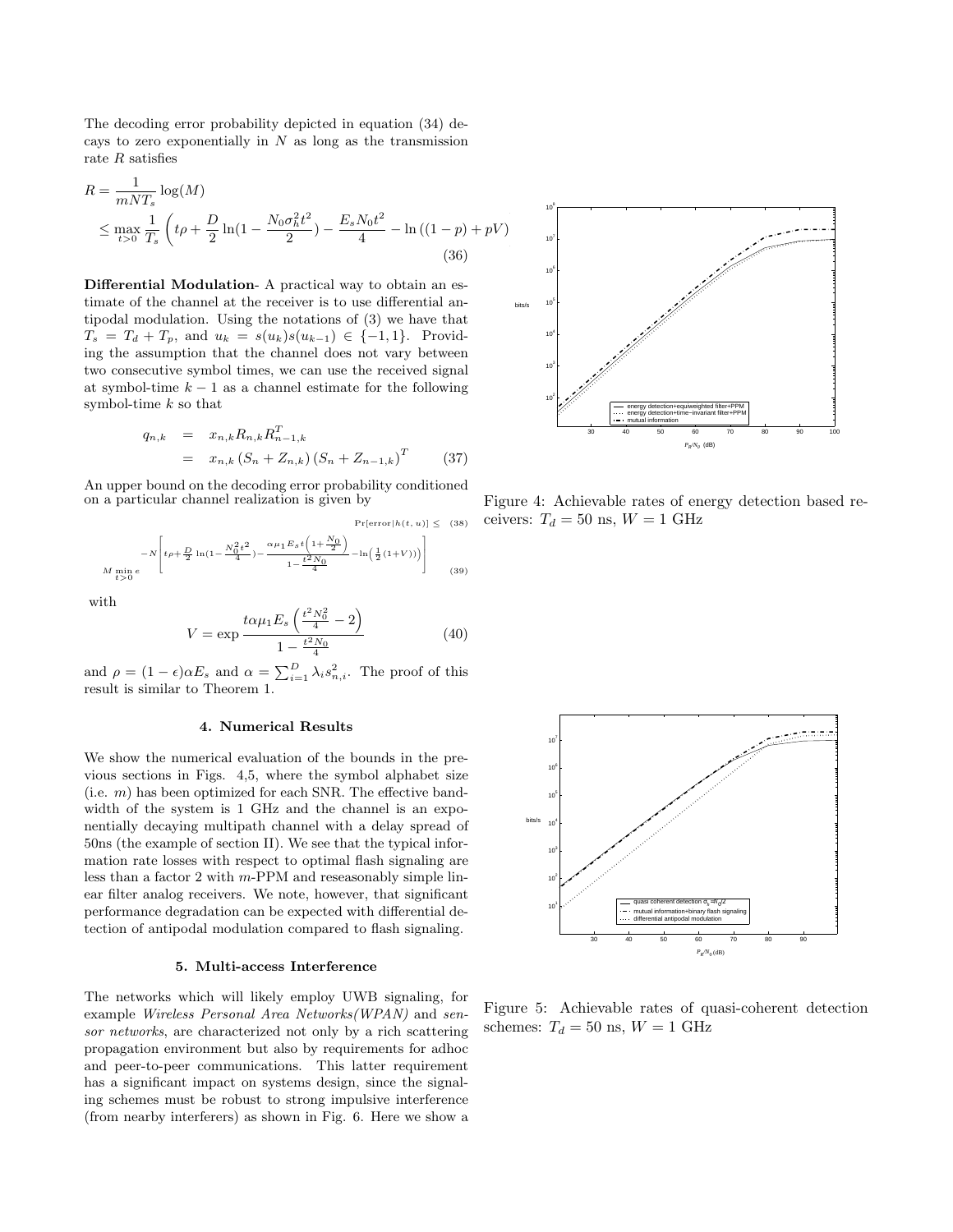small network consisting of 2 transmitter-receiver pairs. The receiving nodes are both far from their respective transmitters and suffer from strong interference. In contrast to CDMA networks with a basestation/mobile topology, UWB adhoc networks will likely not benefit significantly from centralized or distributed power control resulting in extreme near-far interference. Even the enourmous processing gains (with coherent detection) of these systems will do little in such an environment. The purpose of this section is to analyze the robustness of flash-signaling with respect to near-far interference.



Figure 6: Simple Peer-to-Peer Network Example

Generalizing the model of the previous sections by adding a single interferer we have

$$
r_{k,i}^{(1)} = \sqrt{\frac{P_1 T_s \mu_1}{\rho}} h_{k,i}^{(1)} s^{(1)} (u_k^{(1)}) + \underbrace{\sqrt{\frac{P_2 T_s \mu_1}{\rho}} h_{k,i}^{(2)} s^{(2)} (u_k^{(2)})}_{\text{interference}} + z_{k,i}^{(1)}, \quad i = 1, ..., \infty
$$
\n(41)

We have assumed for simplicity that the interferer is synchronous to the desired signal. Ignoring the constraint on the data rate from the point-of-view of the receiver of  $s^{(2)}(u_k)$  we can show that a decoder using knowledge of the codebooks of both the desired signal and the inteferer is governed by the following rate region

$$
R_1 \le I(U^{(1)}; R^{(1)}, U^{(2)})
$$
  

$$
R_1 + R_2 \le I(U^{(1)}, U^{(2)}; R^{(1)})
$$
 (42)

This region reflects the influence of the data rate of user 2 on the the achievable rate of user 1, when it is considered as "decodable" interference. It is most meaningful in the case of very strong interference, where we first decode the interferer (provided  $R_2 \n\t\leq I(U^{(2)}; R^{(1)})$ ), and then decode the desired

signal. The rate of the desired user's signal is

$$
R_1 \le I(U^{(1)}; R^{(1)}, U^{(2)})
$$
  
=  $I(U^{(1)}; R^{(1)}|U^{(2)})$   
=  $(1 - \eta)I(U^{(1)}; R^{(1)}|U^{(2)} = 0) + \eta I(U^{(1)}; R^{(1)}|U^{(2)} = 1)$   
(43)

Each of the mutual information functionals in (43) can be expressed as in (11), and in the case of very strong interference, the second term will be negligible. We see, therefore, that the influence of the interference is a reduction in throughput by a factor  $1 - \eta$ . To achieve this throughput, however, knowledge of the interfering positions is required. In practice this could be achieved using a threshold rule on the filter output, which is chosen so that the probability of detecting the presence of strong interference (and thus declaring an erasure) is very close to 1 when an interferer is transmitting.

#### 5. Conclusions

In this work we studied the achievable rates of memoryless signaling strategies over ultrawideband (UWB) multipath fading channels. In particular we focused on strategies which do not have explicit knowledge of the instantaneous channel realization, but may have knowledge of the channel statistics. We evaluated the mutual information of general binary flashsignaling and achievable rates for m-PPM as a function of the channel statistics, which can be seen as a practical codedmodulation strategy for implementing flash-signaling. We can conclude that m-PPM combined with simple analog front-end receivers can provide virtually the same data rates as general binary flash-signaling. Finally, we briefly examine the robustness of flash-signaling for interference-limited systems, where it is shown that flash-signaling seems to be an efficient means for combatting severe near-far interference.

## References

- [1] Win, M. Z. , Scholtz, R. A. , "Impulse radio: how it works " IEEE Communications Letters, Volume: 2 Issue: 2, Pages: 36 -38, Feb. 1998.
- [2] Win, M. Z. , Scholtz, R. A. , " Ultra-wide bandwidth time-hopping spread-spectrum impulse radio for wireless multiple-access communications " IEEE Transactions on Communications Volume: 48 Issue:4, Pages: 679 -689, April 2000.
- [3] Pendergrass, M. , IEEE P802.15 Working group, "Empirically Based Statistical Ultra-Wideband Channel Model," April 2002.
- [4] Win, M. Z. ; Scholtz, R. A,"On the energy capture of ultrawide bandwidth signals in dense multipath environments " IEEE Communications Letters, Vol. 2, Issue: 9 pp. 245-247, 1998.
- [5] Cramer, J. M. ; Scholtz, R. A. ; Win, M. Z," Spatio-temporal diversity in ultra-wideband radio" Wireless Communications and Networking Conference, IEEE, Vol. 2, pp. 888-892, 1999.